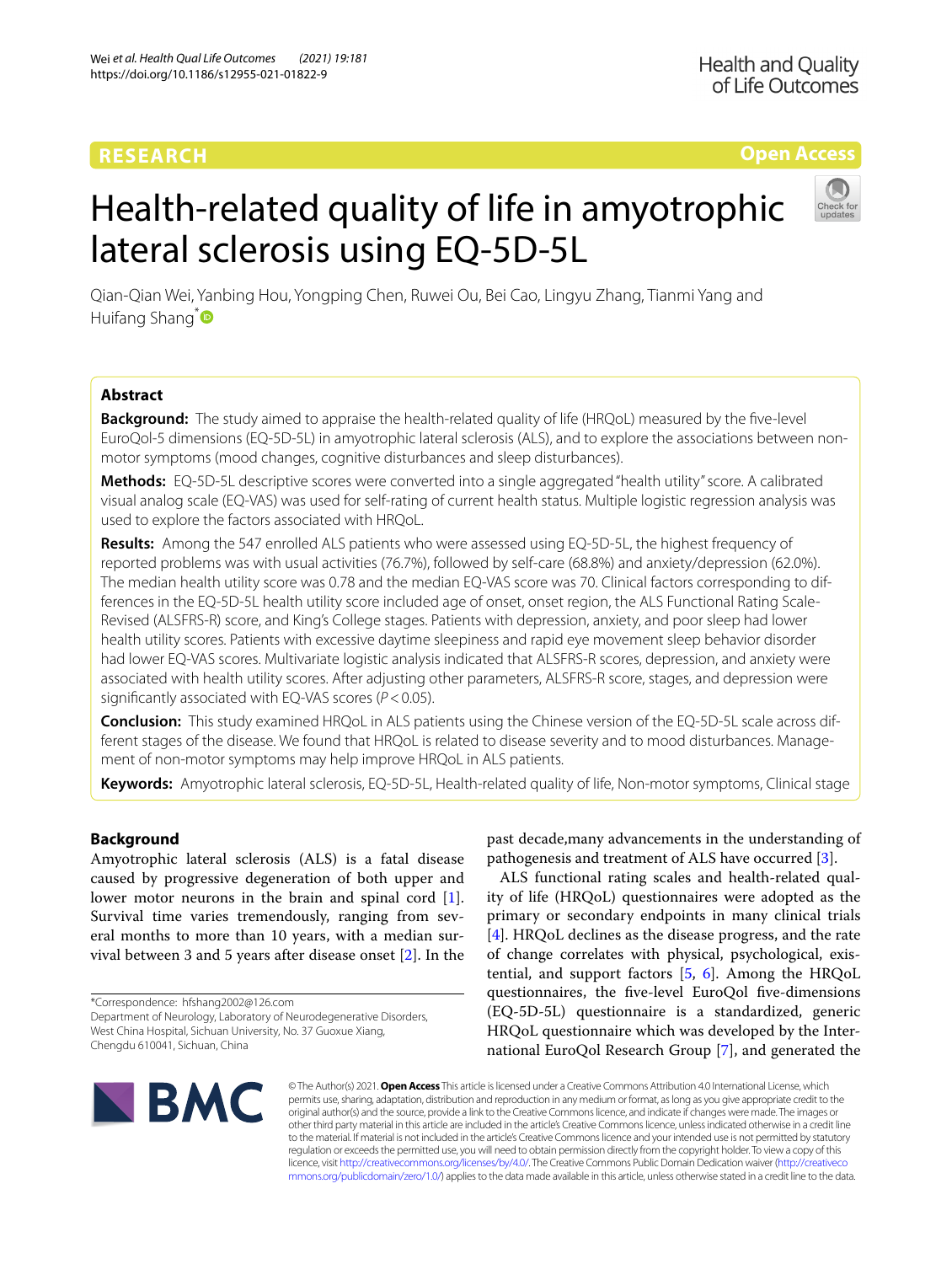EQ-5D-5L value set for China in 2017  $[8]$  $[8]$  $[8]$ . The measure has been widely used in HRQoL studies on neurological diseases (including ALS, Parkinson's disease and myasthenia gravis), which showed that it generates a generic standardized measure for health status  $[9-11]$  $[9-11]$ . It is also possible to calculate the varied health utility scores when diferent aggregated EQ-5D-5L value sets are applied.

A prior study found that the health status (HS) of ALS patients before their diagnosis is highly dependent on the perception of upper and lower limb function [[12](#page-6-10)]. Using clinical trial data, a previous study showed that progressively decreased health utility, as measured by EQ-5D, is associated with increased severity of King's ALS Clinical stages [[13](#page-6-11)]. Additionally, a systematic review suggested that lower HRQoL scores are associated with higher levels of anxiety and depression [[14](#page-6-12)]. However, the associations between HRQoL and other non-motor features, such as sleep impairment, have not been addressed in diferent patient cohorts.

The first purpose of the current study was to demonstrate the HRQoL of ALS patients as measured by EQ-5D-5L. We also explored the impact of disease-related factors on utility scores, especially non-motor symptoms (moods, and cognitive and sleep disturbances). Additionally, we investigated the determinants of HRQoL in ALS patients, which we hope will improve patient care and enhance medical intervention and therapeutic strategies. We hypothesized that the HRQoL of ALS patients (as measured by the EQ-5D-5L) would be afected by disease-related motor and non-motor symptoms.

## **Methods**

## **Patients and clinical evaluation**

Our cross-sectional study was conducted at the tertiary referral center for motor neuron disease in South-West China (Department of Neurology, West China Hospital of Sichuan University, Chengdu, Sichuan province). From May 2018 to May 2020, patients who were diagnosed with defnite, probable, or possible ALS (according to the El Escorial revised criteria) were registered in the study [[15\]](#page-7-0). Patients who were classifed as possible ALS at the time of registration were reclassifed to higher El Escorial levels during the follow-up. Patients with a diagnosis of progressive muscular atrophy, progressive bulbar paralysis, primary lateral sclerosis, and juvenile ALS were excluded. Demographic and disease-related variables were collected. Young-onset was defned as onset age of fewer than 45 years of  $[16]$  $[16]$ . Onset forms were classified into spinal (upper or lower limb) and bulbar subgroups. Patients were also divided into two groups according to the ALS Functional Rating Scale-Revised (ALSFRS-R) score [\[17\]](#page-7-2). Following the King's College staging system, ALS staging was based on the presence of symptoms in diferent nervous system regions– defned as bulbar, upper limb, lower limb, or diaphragmatic [\[18](#page-7-3)]. Stage 1 referred to symptom onset or the involvement of the frst region. Stage 2A referred to an ALS diagnosis and Stage 2B was defned as functional involvement of a second region [\[19](#page-7-4)]. In addition, Stages 4A and 4B were combined and labeled as Stage 4 for analysis.

Executive function was assessed using the frontal assessment battery (FAB)  $[20]$  $[20]$  $[20]$ . The Chinese version of Addenbrooke's Cognitive Examination-revised (ACE-R) was usedto evaluate cognitive function. In line with our previous study, cognitive dysfunction was diagnosed in patients with ACE-R scores lower than 75 [\[21](#page-7-6)]. Depression and anxiety were assessed using the Hamilton Depression Rating Scale (HDRS) and the Hamilton Anxiety Rating Scale (HARS). HDRS scores>7 indicated depression, and HARS scores>7 indicated anxiety. We evaluated sleep quality using the Pittsburgh Sleep Quality Index (PSQI), the Epworth Sleepiness Scale (ESS), and rapid eye movement sleep behavior disorder Screening Questionnaire (RBDSQ). PSQI scores>5 indicated poor sleep quality. Excessive daytime sleepiness (EDS) was diagnosed in patients with total a total ESS scores  $\geq$  10. Rapid eye movement sleep behavioral disorder (RBD) was diagnosed in patients with RBDSQ scores  $\geq$  5 [\[22](#page-7-7)]. Patients were considered to have sleep disturbances based on the results of sleep scales. This study was approved by the institutional ethics committee of West China Hospital [approval No.2015(236)]. All participants provided written informed consents. A brief introduction of the scales used in the present study is shown in Additional fle [1](#page-6-13): Table 1.

#### **Assessment of the HRQoL**

EQ-5D-5L is a quantitive tool to evaluate health status by measuring perception of questions related to fve dimensions of health: Mobility (MO), Self-care (SC), Usual activities (UA), Pain/discomfort (PD), and Anxiety/ depression (AD). Each dimension has five levels: no problems, slight problems, moderate problems, severe problems, and extreme problems. The five EQ-5D-5L descriptive scores may be converted into a single aggregated "health utility" score anchored at 1 (perfect health) and  $0$  (death). The index values, presented as country-specifc value sets, are a major feature of the EQ-5D-5L instrument, facilitating the calculation of quality-adjusted life years that are used to inform economic evaluations of health care interventions. Studies that directly elicit preferences from general population samples to extract value sets for the EQ-5D-5L are completed in several countries, including in China [\[8\]](#page-6-7). In our study, the algorithm yielded scores ranging from -0.391 to 1.000, with 0 representing death, 1.000 indicating a state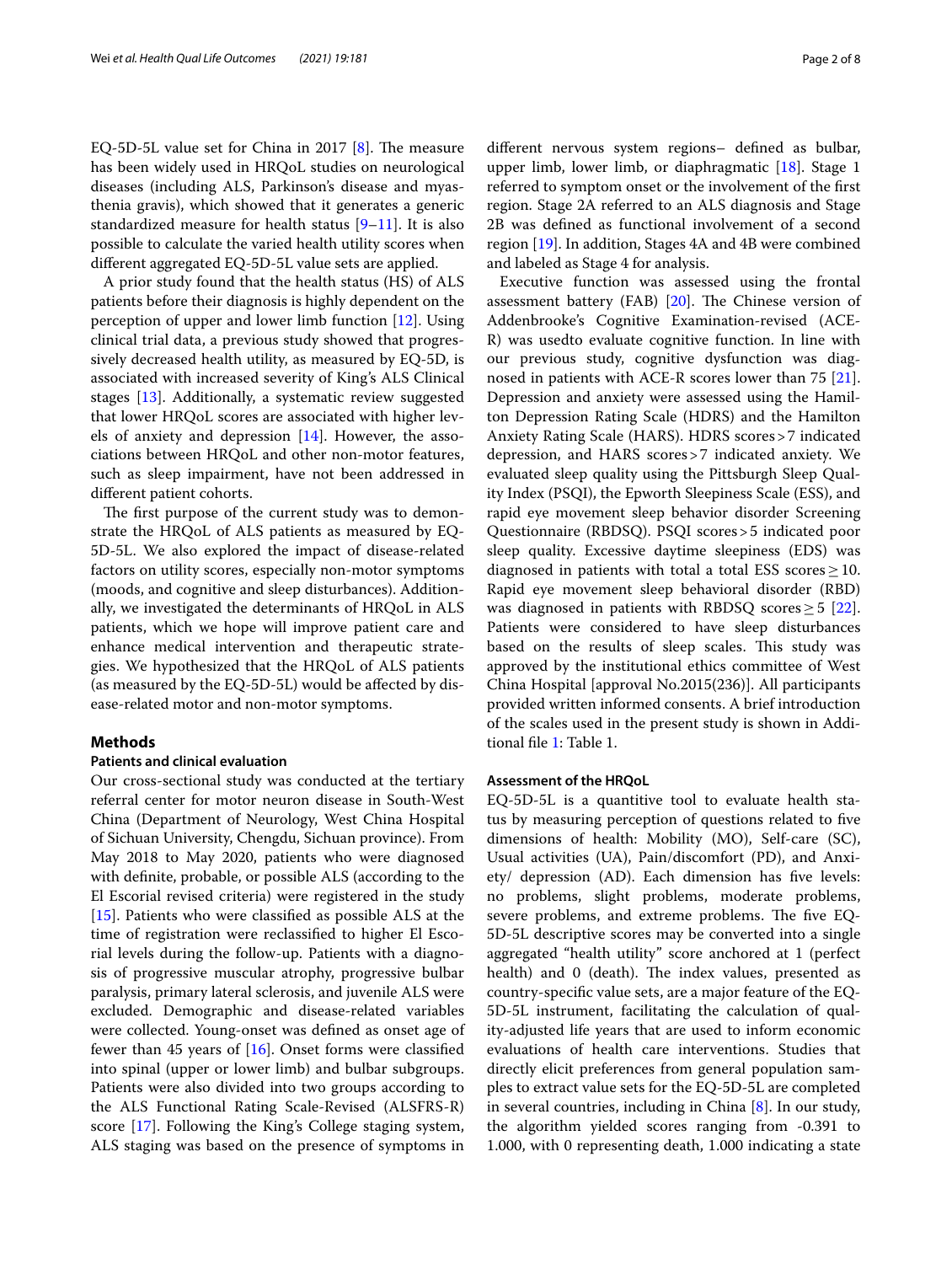of full health, and negative scores indicating health states worse than death. A calibrated visual analog scale (EQ-VAS) was also used by patients themselves to rate their current overall health status, with endpoints of 100 (best imaginable health state) at the top and 0 (worst imaginable health state) at the bottom. Data were collected via face-to-face interviews, either with the assistance of welltrained neurologists or as self-administrated by literate patients accompanied by a supervisor, to ensure that the questionnaire was completely flled out.

#### **Statistical analysis**

Continuous parameters that were normally distributed were described as the means  $\pm$  standard deviation (SD). Those with a non-normal distribution were presented as the median values. Continuous variables were compared using Student's t or Mann–Whitney U tests. Oneway analysis of variance (ANOVA) was used to compare variables with three or more groups. Because multiple comparisons were performed, *P* values were Bonferroniadjusted. Subgroups analyses were conducted according to age of onset, sex, onset region, ALSFRS-R scores, King's College stages, FAB scores, ACE-R scores, depression, anxiety, EDS, RBD, and PSQI. Spearman's correlation analyses were performed to detect relationships between EQ-5D-5L values and clinical variables. The correlation coefficient (r) described the correlations in varying degrees. A stepwise multiple logistic regression analysis model was used to explore the potential determinants of HRQoL. The healthy utility score was used as the dependent variable. Patients were divided into two groups according to the median of the healthy utility score and EQ-VAS score. The demographic and clinical variables were included in the regression analysis. The criteria were set at  $P < 0.05$  for entry into the model and at *P*>0.10 for removal of a variable from the model. All b coefficients with 95% CI are presented. A level of *P*<0.05 was considered statistically signifcant. All analyses were performed using SPSS 19.0 (SPSS, Inc., Chicago, IL, USA).

## **Results**

## **Patient characteristics**

A total of 547 patients were included in the study. Two hundred and seventy-three patients (49.9%) had upper limb onset, 37.7% of patients had lower limb onset, and 12.4% had bulbar onset form. 224 (41.0%) patients were at stage 1, 193 (35.3%) patients were at stage 2, 86 (15.7%) patients were at stage 3, and 44 (8.0%) patients were at stage 4 according to the King's College staging system. The demographic and clinical features of patients are presented in Table [1.](#page-2-0) The mean FAB score was  $15.8 \pm 2.3$ . The mean ACE-R score was  $77.9 \pm 13.6$ . The mean HDRS score was  $8.6 \pm 6.8$ . The mean HARS score was  $5.8 \pm 5.6$ . The mean PSQI score was  $5.2 \pm 3.6$ . The mean ESS score was  $5.2 \pm 4.5$ . The mean RBDSQ score was  $2.0 \pm 1.6$ . Patients in Stage 4 had swallowing impairments requiring gastrostomies, as well as respiratory declines requiring non-invasive ventilation, which impacted on scales assessment. Thus, these 44 patients were excluded from further analysis.

#### **EQ‑5D‑5L screening**

The median health utility score was 0.78 and the median EQ-VAS score was 70 for all 503 ALS patients. Seven patients had negative health utility scores, and 33 patients reported full health utility scores. It was convenient to dichotomize the EQ-5D-5L levels into 'no problems' (i.e. level 1) and 'problems' (i.e. levels 2 to 5), which changed the profles into frequencies of reported

<span id="page-2-0"></span>

| Table 1 Demographic and clinical variables according to King's college stages |
|-------------------------------------------------------------------------------|
|-------------------------------------------------------------------------------|

|                                   | <b>Total</b><br>$(n=547)$ | Stage 1<br>$(n=224)$ | Stage 2<br>$(n=193)$ | Stage 3<br>$(n=86)$ | Stage 4<br>$(n = 44)$ | P value    |
|-----------------------------------|---------------------------|----------------------|----------------------|---------------------|-----------------------|------------|
| Age, years (M (SD))               | 54.7 (11.4)               | 54.0 (11.0)          | 55.1 (11.8)          | 55.1 (12.7)         | 55.5(9.5)             | 0.796      |
| Male (n, (%))                     | 347 (63.4)                | 153 (68.3)           | 114(59.1)            | 52 (60.5)           | 28(63.6)              | 0.240      |
| Education, years (M (SD))         | 9.4(3.6)                  | 9.7(3.8)             | 9.1(3.4)             | 8.8(3.4)            | 9.5(3.7)              | 0.081      |
| Age at onset, years (M (SD))      | 53.4 (11.4)               | 52.8(11.1)           | 53.8 (11.7)          | 53.9 (12.6)         | 53.8 (9.5)            | 0.865      |
| Disease duration, months (M (SD)) | 15.5 (14.4)               | 15.1(14.3)           | 15.2(14.3)           | 14.5 (13.2)         | 20.7(16.5)            | 0.049      |
| Diagnostic delay, months (M (SD)) | 14.6 (14.0)               | 14.3 (13.6)          | 14.3(14.1)           | 13.6 (13.1)         | 20.1(16.6)            | 0.034      |
| Onset region (B, UL, LL)          | 68, 273, 206              | 30, 109, 85          | 22.96.75             | 10.47.29            | 6, 21, 17             | 0.967      |
| ALSFRS-R score. (M (SD)           | 41.4(4.4)                 | 44.4(2.4)            | 40.8(3.4)            | 37.6(4.2)           | 36.4(5.1)             | $< 0.001*$ |
| BMI, M (SD)                       | 22.6(3.1)                 | 22.8(3.1)            | 22.5(3.2)            | 22.5(3.1)           | 22.5(3.2)             | 0.806      |

ALSFRS-R, Amyotrophic Lateral Sclerosis Functional Rating Scale-Revised; B, bulbar onset; UL, upper limb; LL, lower limb; BMI, body mass index; M, mean; SD, standard deviation

\* Signifcant diference. *P* values were Bonferroni-adjusted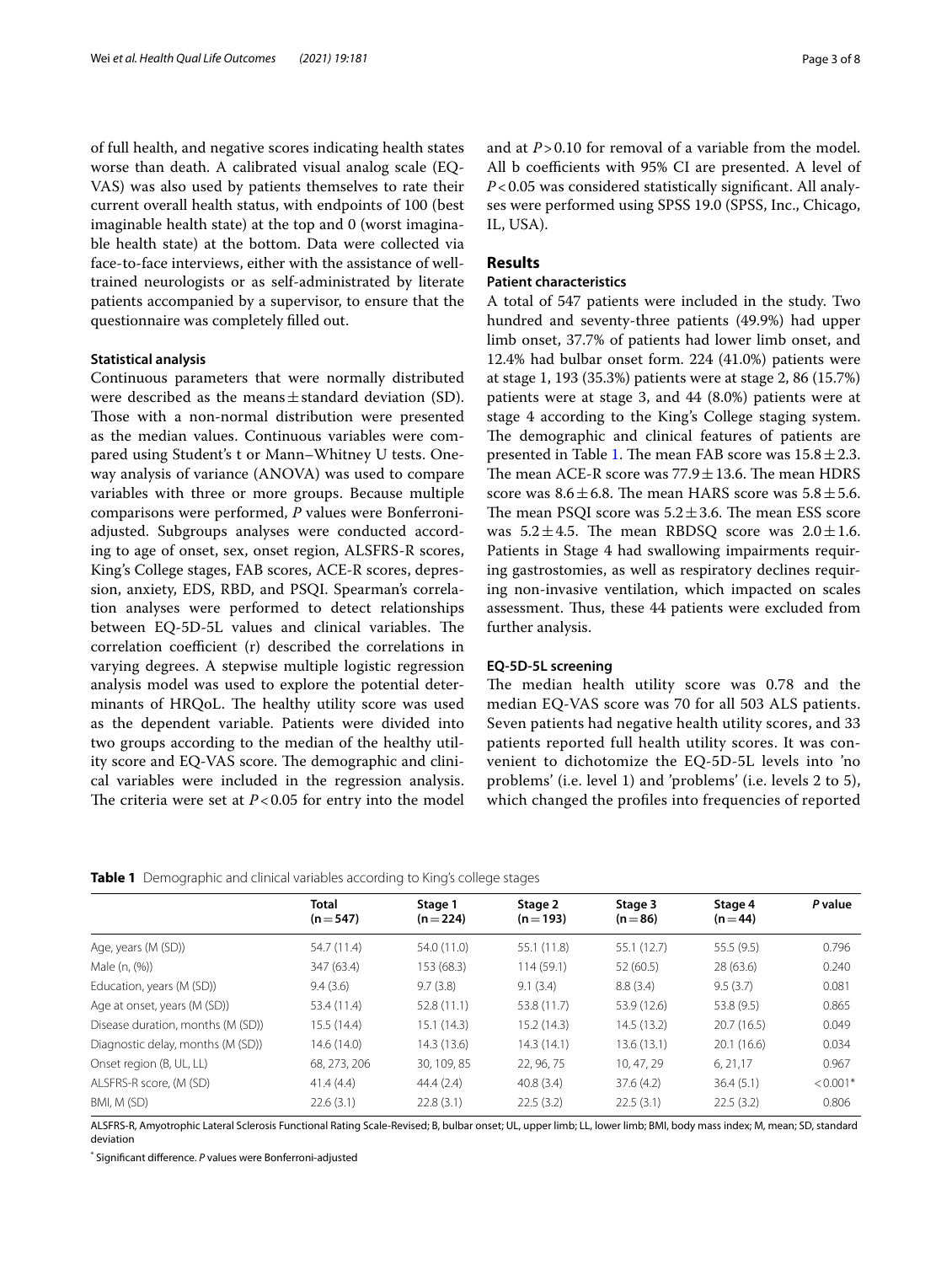problems. The frequencies of reported problems in EQ-5D-5L are reported in Fig. [1](#page-3-0). ALS patients had the highest frequency of reported problems in usual activities (76.7%), followed by self-care (68.8%) and anxiety/ depression (62.0%). The lowest frequency  $(44.1\%)$  of reported problems was with pain/discomfort (dimen-sion 4). Figure [2](#page-3-1) shows the sums of the proportion of reported problems for each of the EQ-5D-5L dimensions with regards to diferent King's College Stages. A higher proportion of reported problems in the MO, SC, UA, and PD dimensions were observed in the later stages than in the early stages. The proportion of



reported problems in the anxiety/depression dimension showed no signifcant diferences among the diferent stages.

Comparisons of health utility scores and EQ-VAS scores (for demographic, motor, and non-motor symptoms) were performed between diferent groups (Tabe [2\)](#page-4-0). Patients with late-onset, lower limb onset, lower ALSFRS-R score, higher King's College stages, lower FAB scores, presence of depression, and anxiety had lower health utility scores and EQ-VAS scores. Patients with late-onset ALS or poor sleep had lower health utility scores, with no diferences in EQ-VAS scores. Patients with EDS and RBD had lower EQ-VAS scores, but no signifcant diferences in health utility scores (Table [2\)](#page-4-0).

Spearman's correlation analyses showed that the index values of ALS patients were associated with ALSFRS-R scores ( $r = 0.666$ ,  $P < 0.001$ ), HDRS scores ( $r = -0.539$ , *P* < 0.001), HARS scores (r = − 0.464, *P* < 0.001), ACE-R scores (r=0.120, *P*=0.005), PSQI scores (r=−0.197, *P* < 0.001) and RBD scores (r = − 0.117, *P* = 0.007). The EQ-VAS scores were associated with ALSFRS-R scores ( $r = 0.421$ ,  $P < 0.001$ ), HDRS scores ( $r = -0.387$ , *P* < 0.001), HARS scores (r = − 0.314, *P* < 0.001), ACE-R scores ( $r=0.127$ ,  $P=0.003$ ), PSQI scores ( $r=-0.102$ , *P*=0.017), and ESS scores (r = −0.144, *P* = 0.001).

Potential determinants of HRQoL using the EQ-5D-5L metric are presented in Table [3.](#page-4-1) We found that ALSFRS-R scores, depression, and anxiety were associated with healthy utility scores in all ALS patients from multivariate logistic regression analyses. Disease stages, ALSFRS-R scores, and depression were associated with EQ-VAS scores, after adjusting for other parameters.

<span id="page-3-1"></span><span id="page-3-0"></span>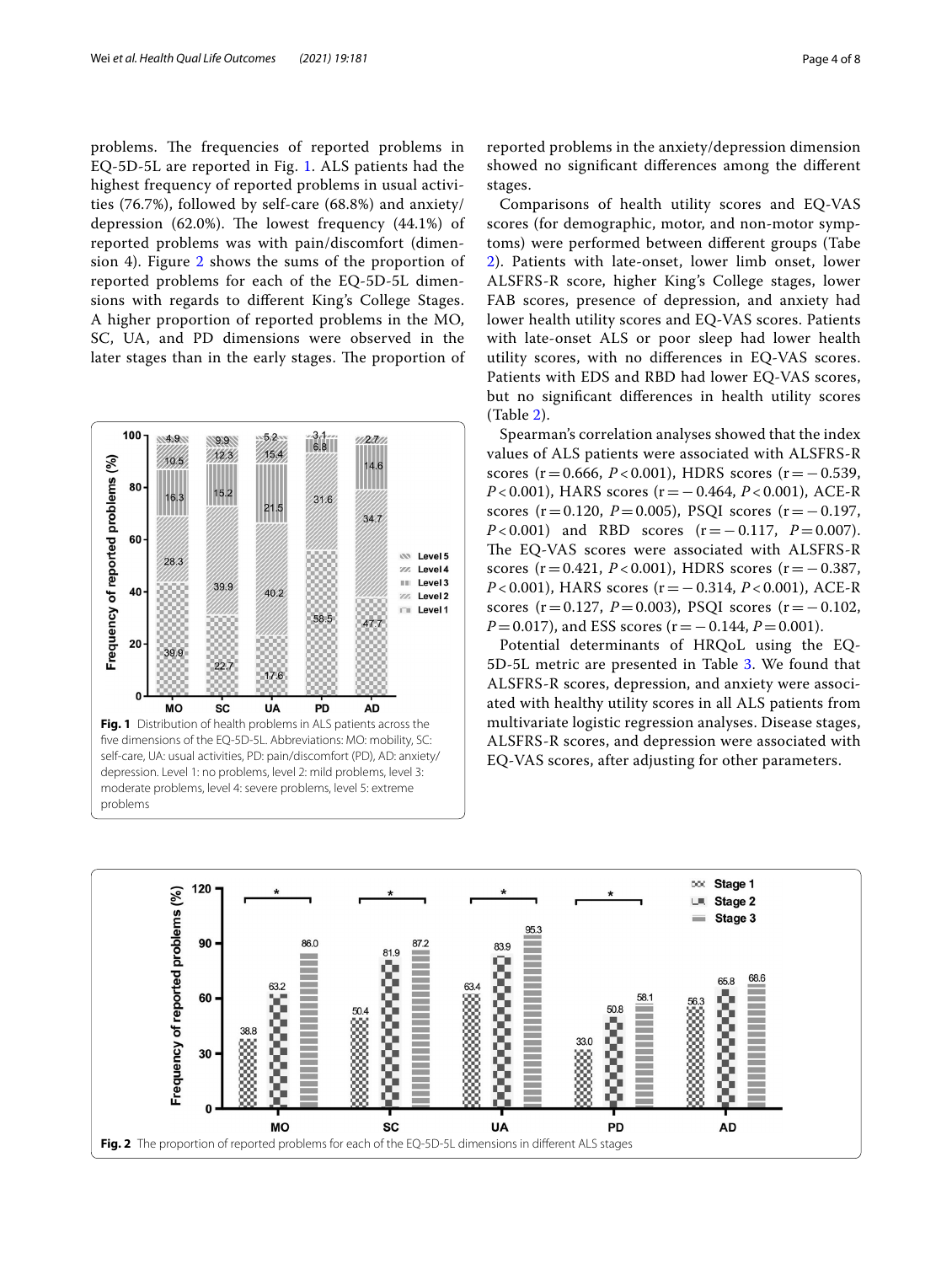|                | Groups         | <b>Number</b> | <b>Health utility score</b><br>Median, (IQR) | P value    | <b>EO-VAS score</b><br>Median, (IQR) | P value    |
|----------------|----------------|---------------|----------------------------------------------|------------|--------------------------------------|------------|
| Age of onset   | >45            | 390           | 0.74(0.57, 0.88)                             | $0.026*$   | 70.0 (50.0, 80.0)                    | 0.542      |
|                | $<$ 45         | 113           | 0.80(0.63, 0.91)                             |            | 70.0 (60.0, 80.0)                    |            |
| Sex            | Male           | 319           | 0.78(0.58, 0.91)                             | 0.055      | 70.0 (50.0, 80.0)                    | 0.221      |
|                | female         | 184           | 0.73(0.57, 0.87)                             |            | 70.0 (50.0, 80.0)                    |            |
| Onset region   | Bulbar onset   | 62            | 0.90(0.80, 1.00)                             | $< 0.001*$ | 70.0 (60.0, 80.0)                    | $0.019*$   |
|                | Spinal onset   | 441           | 0.73(0.56, 0.86)                             |            | 70.0 (50.0, 80.0)                    |            |
| ALSFRS-R score | >40            | 378           | 0.80(0.67, 0.91)                             | $< 0.001*$ | 70.0 (60.0, 80.0)                    | $< 0.001*$ |
|                | < 40           | 125           | 0.53(0.31, 0.68)                             |            | 55.0 (50.0, 70.0)                    |            |
| Stages         |                | 224           | 0.85(0.69, 0.93)                             | $< 0.001*$ | 70.0 (60.0, 80.0)                    | $< 0.001*$ |
|                | $\overline{2}$ | 193           | 0.69(0.51, 0.84)                             |            | 65.0 (50.0, 80.0)                    |            |
|                | 3              | 86            | 0.66(0.44, 0.79)                             |            | 60.0 (50.0, 70.0)                    |            |
| FAB            | $\geq 16$      | 335           | 0.78(0.59, 0.91)                             | $0.017*$   | 70.0 (55.0, 80.0)                    | $0.026*$   |
|                | < 16           | 168           | 0.73(0.56, 0.86)                             |            | 60.0 (50.0, 80.0)                    |            |
| ACE-R          | > 75           | 332           | 0.78(0.59, 0.89)                             | 0.055      | 70.0 (51.2, 80.0)                    | 0.097      |
|                | < 75           | 171           | 0.73(0.54, 0.88)                             |            | 60.0 (50.0, 80.0)                    |            |
| Depression     | >7             | 238           | 0.65(0.46, 0.78)                             | $< 0.001*$ | 60.0 (50.0, 70.0)                    | $< 0.001*$ |
|                | $\leq 7$       | 265           | 0.85(0.73, 0.93)                             |            | 75.0 (60.0, 80.0)                    |            |
| Anxiety        | >7             | 150           | 0.63(0.44, 0.74)                             | $< 0.001*$ | 60.0 (50.0, 70.0)                    | $< 0.001*$ |
|                | $\leq 7$       | 353           | 0.80(0.65, 0.91)                             |            | 70.0 (60.0, 80.0)                    |            |
| <b>EDS</b>     | $\geq 10$      | 78            | 0.78(0.58, 0.86)                             | 0.663      | 60.0 (50.0, 80.0)                    | $0.001*$   |
|                | < 10           | 425           | 0.77(0.57, 0.89)                             |            | 70.0 (57.5, 80.0)                    |            |
| <b>RBD</b>     | $\geq$ 5       | 31            | 0.69(0.54, 0.84)                             | 0.215      | 60.0 (50.0, 70.0)                    | $0.033*$   |
|                | < 5            | 472           | 0.78(0.58, 0.89)                             |            | 70.0 (50.0, 80.0)                    |            |
| PSQI           | >5             | 183           | $0.71$ $(0.55, 0.85)$                        | $0.001*$   | 65.0 (50.0, 80.0)                    | 0.244      |
|                | $\leq 5$       | 320           | 0.78(0.60, 0.91)                             |            | 70.0 (51.3, 80.0)                    |            |

## <span id="page-4-0"></span>**Table 2** Characteristics of health utility scores and EQ-VAS scores in different subgroups

\*Signifcant diference

IQR, interquartile range; VAS, visual analog scale; B, bulbar onset; UL, upper limb; LL, lower limb; ALSFRS-R, Amyotrophic Lateral Sclerosis Functional Rating Scale-Revised; FAB, frontal assessment battery; ACE-R, Addenbrooke's Cognitive Examination-Revised; EDS, excessive daytime sleepiness; RBD, rapid eye movement sleep behavioral disorder; PSQI, Pittsburgh Sleep Quality Index

<span id="page-4-1"></span>**Table 3** Multivariate logistic regression analysis of healthy utility scores and EQ-VAS scores for ALS patients

|              |                       | <b>Variables</b> | Rating                                        | P       | <b>OR</b> value | <b>Adjusted OR</b><br>value | 95% CI        |
|--------------|-----------------------|------------------|-----------------------------------------------|---------|-----------------|-----------------------------|---------------|
| All patients | Healthy utility score | ALSFRS-R groups  | $0 = 240$ ; $1 = 40$                          | < 0.001 | 8.342           | 6.870                       | 3.915, 12.054 |
|              |                       | Depression       | $0 = no; 1 = yes$                             | < 0.001 | 7.191           | 4.630                       | 2.858, 7.501  |
|              |                       | Anxiety          | $0 = no; 1 = yes$                             | 0.015   | 5.509           | .986                        | 1.145, 3.442  |
|              | EQ-VAS score          | Stages           | $0 =$ stage 1; $1 =$ stage<br>$2:2$ = stage 3 | 0.042   | .879            | 1.353                       | 1.011, 1.810  |
|              |                       | ALSFRS-R groups  | $0 = 240$ ; $1 = 40$                          | 0.002   | 3.404           | 2.170                       | 1.315, 3.582  |
|              |                       | Depression       | $0 = no; 1 = yes$                             | < 0.001 | 3.144           | 2.566                       | 1.756, 3.748  |

VAS, visual analog scale; ALSFRS-R, Amyotrophic Lateral Sclerosis Functional Rating Scale– Revised; OR, odds ratio; CI, confdence interval

## **Discussion**

The current study is the first to explore the HRQoL profle of ALS patients in a Chinese population across different ALS stages using the EQ-5D-5L scale. Our study showed that EQ-5D-5L health utility score and EQ-VAS score were related to motor and non-motor symptoms, including age, onset region, ALSFRS-R score, King's College clinical stage, depression, and anxiety.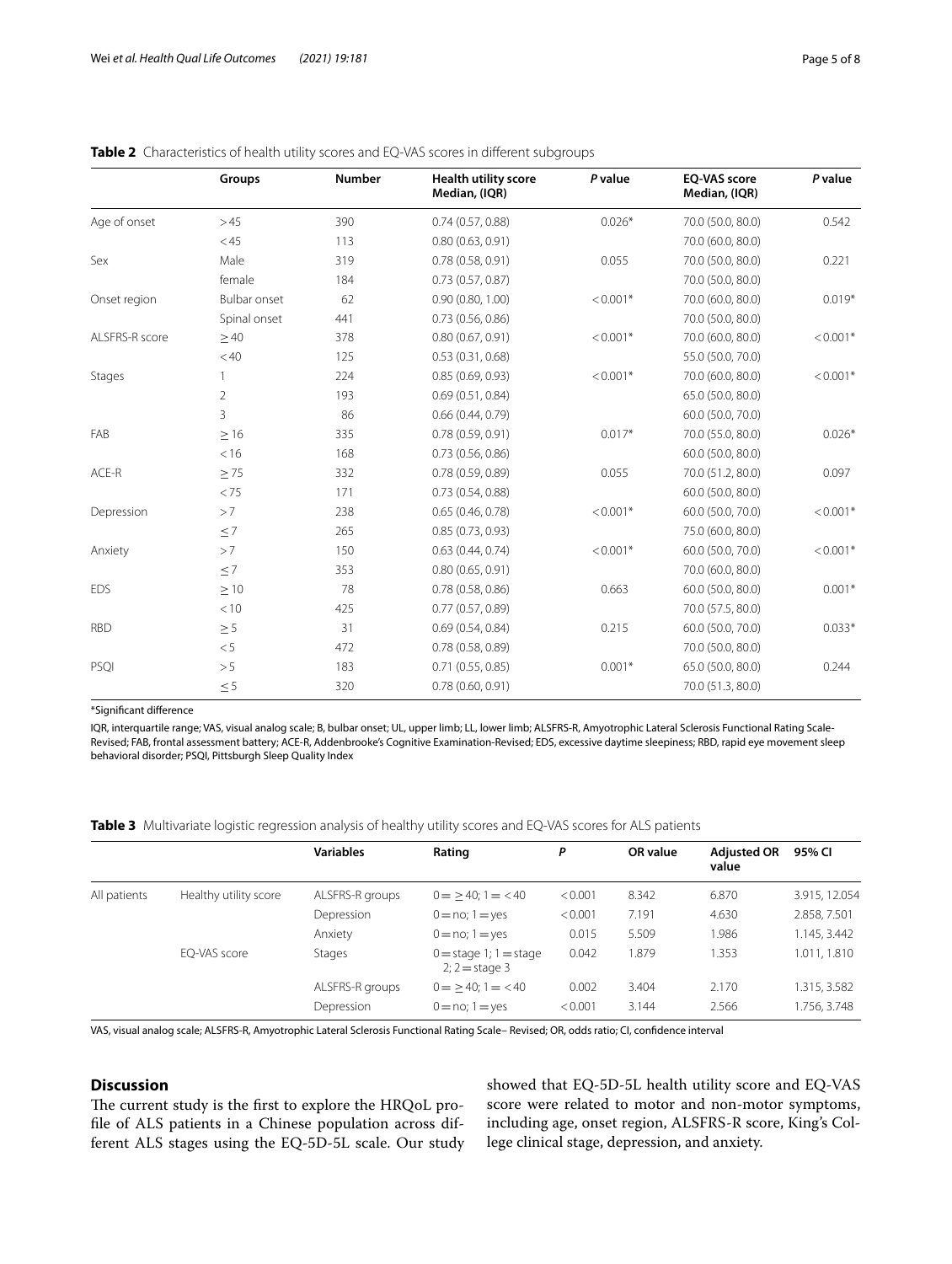In our cohort, ALS patients had the highest reported problems with usual activities (76.7%) followed by selfcare (68.8%) and anxiety/depression (62.0%), which was consistent with previous studies assessing HRQoL in ALS [[9,](#page-6-8) [13,](#page-6-11) [23\]](#page-7-8). Previous studies found the greatest level of impairment on the dimension of usual activities, showing how disabling ALS can be [[9,](#page-6-8) [24\]](#page-7-9). As disease progressed (from stage 1 to stage 3), patients in our study reported more problems in the MO, SC, UA, and PD dimensions, but not in the anxiety/depression dimension, suggesting that HRQoL progressively declined in tandem with progressive impairment of physical function. Thus, our findings also support the notion that measuring HRQoL using the EQ-5D-5L scale is practical for clinical trials [\[13](#page-6-11), [25,](#page-7-10) [26\]](#page-7-11). According to the Chinese general population value sets [[8\]](#page-6-7), our ALS patients had median healthy utility score of 0.78, and a median health status EQ-VAS score of 70. Our patients' median health EQ-VAS scores of was higher than in a previous study, which had ALS patients with median EQ-VAS scores of 55  $[12]$ . This discrepancy may be the result of older age of onset, longer disease duration, and lower ALSFRS-R scores in those patients than in our cohort. The healthy utility index and EQ-5D VAS scores in our sample were lower than those of the general Chinese population from urban [mean:  $0.957 \pm 0.069$ , and  $86.0 \pm 11.4$ ), respectively] [\[27](#page-7-12)]. Another study indicated that the mean healthy utility index and EQ-VAS scores in ALS patients were lower than the scores reported in myasthenia gravis patients [[9\]](#page-6-8). Further research on comparisons between ALS patients and other neurological disease patients is needed.

The findings from the  $EQ-5D-5L$  descriptive system highlighted that HRQoL is complex in ALS patients, particularly for diferent subgroups. A previous study analyzed the individual dimensions of the EQ-5D-5L measures in ALS patients and found that disease severity had a greater impact on physical than mental health [[13\]](#page-6-11). Thus, we analyzed the impact of clinical factors on the health utility and EQ-VAS scores in Chinese ALS patients. Besides the severity of the disease (as assessed by the ALSFRS-R or King's College staging systems), our univariate analysis study also found that the onset region can modulate health utility score ( i.e., patients with bulbar onset had higher scores than patients with spinal onset). A previous study also found that bulbar onset rather than bulbar impairment (as defned by ALSFRS-R bulbar scores,) had an impact on both health utility and EQ-VAS scores [\[12](#page-6-10)]. In addition, patients with lower limb onset had poorer HRQoL than patients with upper limb onset, possibly because this had a larger impact on mobility in daily life.

Varying degrees of mood disturbances are commonly reported by ALS patients. In our cohorts, as disease progression (from stage 1 to stage 3), patients reported more problems in anxiety/depression dimension, but did not report progressive aggravation accompanying progressive impairment of physical function. A previous systematic review showed that higher levels of anxiety and depression are related to poorer HRQoL [\[14](#page-6-12)]. Our study also found that patients with high depression or anxiety scores had lower healthy utility scores and EQ-VAS scores than patients with lower depression or anxiety scores. Mood disturbance had an impact on the HRQoL no matter the ALS stage. Thus management of non-motor features, such as depression, should be taken into consideration for ALS patients throughout disease progression.

Cognitive decline is also a common ALS symptom. A previous study found that the presence of dementia was not a signifcant predictor of HRQoL (as measured by the ALS Assessment Questionnaire-40) [[28](#page-7-13)]. Another recent study found that cognitive deficits have a limited influence on HRQoL in ALS [\[29\]](#page-7-14). Similarly, our study also found that there was no signifcant impact of cognition on HRQoL in ALS, although univariate analysis showed that patients with higher FAB scores had higher health utility scores and EQ-VAS scores than patients with lower FAB scores. Sleep disturbances, such as EDS and RBD, are very common in ALS patients. However, the impact of EDS and RBD on the HRQoL in ALS patients remains unknown. Previous studies have found that sleep and sleep disturbances play an important role in both HRQoL and psychological health [\[30](#page-7-15)]. Patients with poor sleep had lower healthy utility scores, and patients with EDS and RBD had lower EQ-VAS scores. However, our multivariate analysis found sleep disturbances had no signifcant impact on HRQoL in ALS patients, after adjusting for other motor and non-motor symptoms. Given the infuence of psychological factors (depression and anxiety), it was remarkable that cognitive decline or sleep disturbances were not meaningfully associated with HRQoL. It is possible that the impact of these factors was obscured in the multivariate analysis due to conjunctive correlations between mood and cognition or sleep disturbances  $[30, 31]$  $[30, 31]$  $[30, 31]$  $[30, 31]$  $[30, 31]$ . The integrated management of nonmotor symptoms may substantially improve HRQoL in ALS patients.

Here, we conducted an explorative study into the HRQoL of ALS patients. However, several limitations of the present study should be noted. First, our study is a cross-sectional study. We only explored the features of the EQ-5D-5L scale and the correlations between EQ-5D-5L and clinical factors, not the longitudinal health value changes in individual patients over time. Second,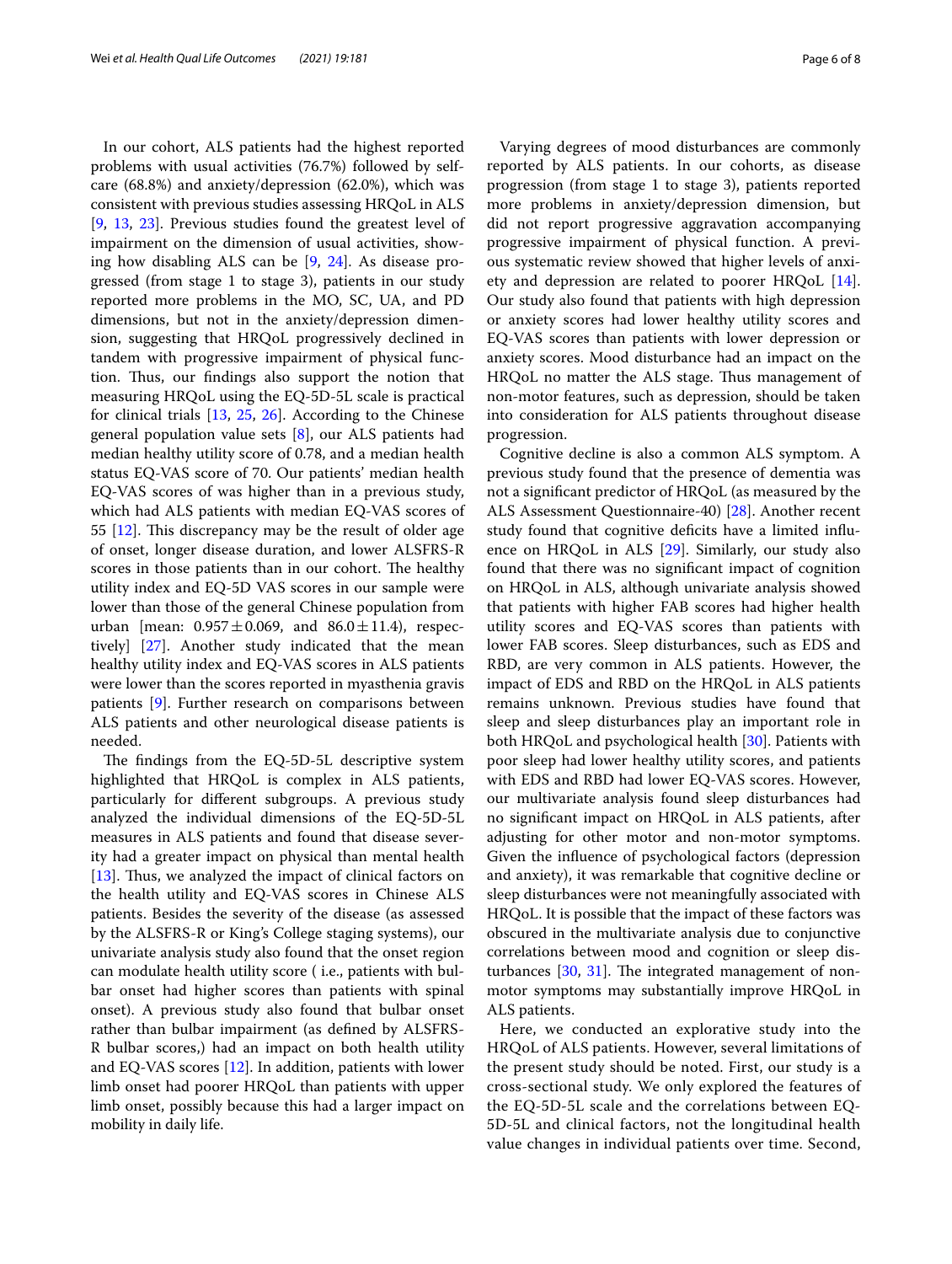the exclusion of stage 4 patients will also likely afected the distribution of EQ-5D-5L scores. We did not explore the infuence of other factors that contribute to HRQoL, such as fatigue, apathy, or other comorbidities. Comparisons between available HRQoL-studies are complicated by diferences in study design and the HRQoL instruments used. A single scale cannot fulfll the requirements of practicality, reliability, and validity. Future studies should demonstrate health state values with the help of various approaches and measurements [[24](#page-7-9)].

## **Conclusions**

This study provided data on the HRQoL of ALS patients in a Chinese population assessed using the EQ-5D-5L scale across diferent stages. Our fndings showed that it was useful in clinical practice. Variable clinical and non-motor symptoms corresponded to diferences in the EQ-5D-5L health utility, EQ-VAS scores, and individual EQ-5D-5L dimensions.

#### **Abbreviations**

HRQoL: Health-related quality of life; EQ-5D-5L: EuroQol-5 dimensions; ALS: Amyotrophic lateral sclerosis; VAS: Visual analog scale; ALSFRS-R: ALS Func‑ tional Rating Scale-Revised; FAB: Frontal assessment battery; ACE-R: Addenbrooke's Cognitive Examination-revised; HDRS: Hamilton Depression Rating Scale; HARS: Hamilton Anxiety Rating Scale; PSQI: Pittsburgh Sleep Quality Index; ESS: Epworth Sleepiness Scale; RBDSQ: Rapid eye movement sleep behavior disorder Screening Questionnaire; EDS: Excessive daytime sleepiness; RBD: Rapid eye movement sleep behavioral disorder; HS: Health status.

#### **Supplementary Information**

The online version contains supplementary material available at [https://doi.](https://doi.org/10.1186/s12955-021-01822-9) [org/10.1186/s12955-021-01822-9](https://doi.org/10.1186/s12955-021-01822-9).

<span id="page-6-13"></span>**Additional fle 1: Table 1**. A brief introduction of the scales used in the present study.

#### **Acknowledgements**

This study was supported by the EuroQol Group. The authors thank all study participants for participating in this study.

#### **Authors' contributions**

Q-QW contributed to the conception, organization and execution, data collection and statistical analysis, and drafting of the manuscript. YH contributed to execution, data collection and statistical analysis. YC contributed to study execution and data collection. RO contributed to conception, organization, execution and data collection. BC contributed to study execution and data collection. LZ contributed to execution and data collection. TY contributed to study execution and data collection. HS contributed to conception and organization, manuscript review and critique, and was responsible for overall content as the guarantor. All authors read and approved the fnal manuscript.

#### **Funding**

The present study was supported by the Sichuan Science and Technology Program (Grant No. 2020YFS0220 to QQW), National Science Fund of China (Grant No. 81871000 to HFS), the China Postdoctoral Science Foundation (Grant No. 2019M653427 to QQW), Post-Doctor Research Project, West China Hospital,

Sichuan University (Grant No. 2019HXBH029 to QQW), and the Health Commission of Sichuan Province (Grant No. 20PJ038 to QQW).

#### **Availability of data and materials**

The datasets used and/or analysed during the current study are available from the corresponding author on reasonable request.

#### **Declarations**

#### **Ethics approval and consent to participate**

This study was approved by the institutional ethics committee of West China Hospital. All the participants were informed of the study and informed consents were signed.

#### **Consent for publication**

Not applicable.

#### **Competing interests**

The authors declare that they have no competing interests.

Received: 31 March 2021 Accepted: 14 July 2021 Published online: 20 July 2021

#### **References**

- <span id="page-6-0"></span>Brown RH Jr, Al-Chalabi A. Amyotrophic lateral sclerosis. N Engl J Med. 2017;377:1602.
- <span id="page-6-1"></span>2. Westeneng HJ, Debray TPA, Visser AE, van Eijk RPA, Rooney JPK, Calvo A, Martin S, McDermott CJ, Thompson AG, Pinto S, et al. Prognosis for patients with amyotrophic lateral sclerosis: development and validation of a personalised prediction model. Lancet Neurol. 2018;17:423–33.
- <span id="page-6-2"></span>3. Andrews JA, Bruijn LI, Shefner JM. ALS drug development guidances and trial guidelines: Consensus and opportunities for alignment. Neurology. 2019;93:66–71.
- <span id="page-6-3"></span>4. Zucchi E, Vinceti M, Malagoli C, Fini N, Gessani A, Fasano A, Rizzi R, Sette E, Cavazza S, Fiocchi A, et al. High-frequency motor rehabilitation in amyotrophic lateral sclerosis: a randomized clinical trial. Ann Clin Transl Neurol. 2019;6:893–901.
- <span id="page-6-4"></span>5. Martínez-Campo Y, Homedes C, Lazaro A, Alarcón R, Campo D, Riera M, Domínguez R, Povedano M, Casasnovas C. Observational study of patients in Spain with amyotrophic lateral sclerosis: correlations between clinical status, quality of life, and dignity. BMC Palliat Care. 2017;16:75.
- <span id="page-6-5"></span>6. Simmons Z. Patient-perceived outcomes and quality of life in ALS. Neurotherapeutics. 2015;12:394–402.
- <span id="page-6-6"></span>7. Herdman M, Gudex C, Lloyd A, Janssen M, Kind P, Parkin D, Bonsel G, Badia X. Development and preliminary testing of the new five-level version of EQ-5D (EQ-5D-5L). Qual Life Res. 2011;20:1727–36.
- <span id="page-6-7"></span>8. Luo N, Liu G, Li M, Guan H, Jin X, Rand-Hendriksen K. Estimating an EQ-5D-5L value set for China. Value Health. 2017;20:662–9.
- <span id="page-6-8"></span>9. Winter Y, Schepelmann K, Spottke AE, Claus D, Grothe C, Schroder R, Heuss D, Vielhaber S, Tackenberg B, Mylius V, et al. Health-related quality of life in ALS, myasthenia gravis and facioscapulohumeral muscular dystrophy. J Neurol. 2010;257:1473–81.
- 10. Moore A, Young CA, Hughes DA. Mapping ALSFRS-R and ALSUI to EQ-5D in patients with motor neuron disease. Value Health. 2018;21:1322–9.
- <span id="page-6-9"></span>11. Peseschkian T, Cordts I, Günther R, Stolte B, Zeller D, Schröter C, Weyen U, Regensburger M, Wolf J, Schneider I, et al. A nation-wide, multicenter study on the quality of life of ALS patients in Germany. Brain Sci. 2021;11:372.
- <span id="page-6-10"></span>12. Pinto S, de Carvalho M. Health status perspectives in amyotrophic lateral sclerosis. Neurodegener Dis. 2017;17:323–9.
- <span id="page-6-11"></span>13. Jones AR, Jivraj N, Balendra R, Murphy C, Kelly J, Thornhill M, Young C, Shaw PJ, Leigh PN, Turner MR, et al. Health utility decreases with increasing clinical stage in amyotrophic lateral sclerosis. Amyotroph Lateral Scler Frontotemporal Degener. 2014;15:285–91.
- <span id="page-6-12"></span>14. van Groenestijn AC, Kruitwagen-van Reenen ET, Visser-Meily JM, van den Berg LH, Schroder CD. Associations between psychological factors and health-related quality of life and global quality of life in patients with ALS: a systematic review. Health Qual Life Outcomes. 2016;14:107.